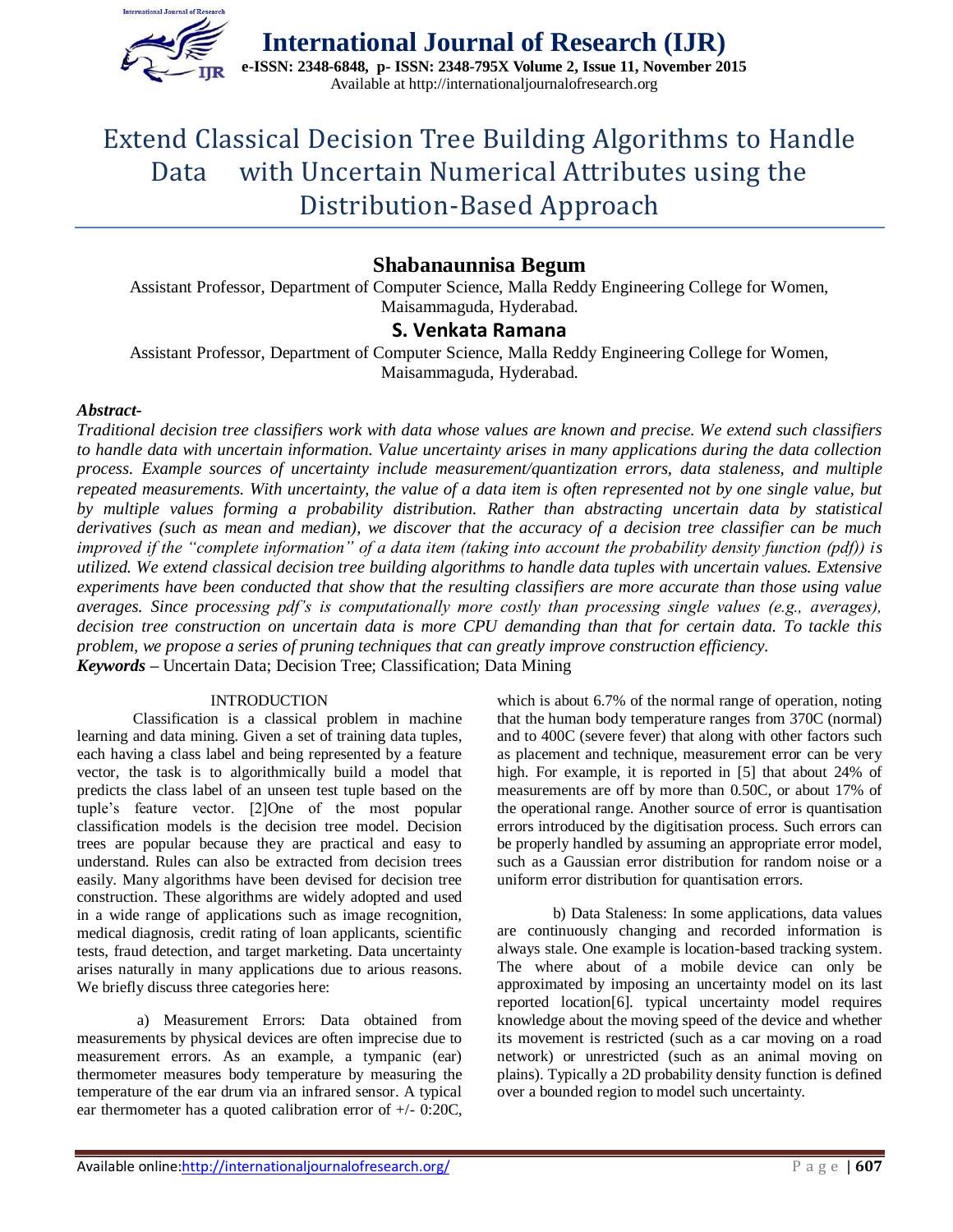

**International Journal of Research (IJR) e-ISSN: 2348-6848, p- ISSN: 2348-795X Volume 2, Issue 11, November 2015** Available at http://internationaljournalofresearch.org

c) Repeated Measurements: Perhaps the most common source of uncertainty comes from repeated measurements. For example, a patient's body temperature could be taken multiple times during a day; an anemometer could record wind speed once every minute; the space shuttle has a large number of heat sensors installed all over its surface. When we inquire about a patient's temperature, or wind speed, or the temperature of a certain section of the shuttle, which values shall we use? Or, would it be better to utilize all the information by consider in the distribution given by the collected data values? As a more elaborate example, consider the "Breast Cancer" dataset reported in [7]. This dataset contains a number of tuples. Each tuple corresponds to a microscopic image of stained cell nuclei.

A typical image contains 10–40 nuclei. One of the features extracted from each image is the average radius of nuclei. We remark that such a radius measure contains a few sources of uncertainty: (1) an average is taken from a large number of nuclei from an image, (2) the radius of an (irregularly-shaped) nucleus is obtained by averaging the length of the radial line segments defined by the centroid of the nucleus and a large number of sample points on the nucleus' perimeter, and (3) a nucleus' perimeter was outlined by a user over a fuzzy 2D image. From (1) and (2), we see that a radius is computed from a large number of measurements with a wide range of values. The source data points thus form interesting distributions. From (3), the fuzziness of the 2D image can be modelled by allowing a radius measure be represented by a range instead of a concrete point-value. Yet another source of uncertainty comes from the limitation of the data collection process. For example, a survey may ask a question like, "How many hours of TV do you watch each week?" A typical respondent would not reply with an exact precise answer. Rather, a range (e.g., "6–8 hours") is usually replied, possibly because the respondent is not so sure about the answer himself. In this example, the survey can restrict an answer to fall into a few pre-set categories (such as "2–4 hours", "4–7 hours", etc.). However, this restriction unnecessarily limits the respondents' choices and adds noise to the data. Clustering of uncertain data has recently attracted interests from researchers. This is driven by the need of applying clustering techniques to data that are uncertain in nature, and a lack of clustering algorithms that can cope with the uncertainty. Uncertainty in data arises naturally due to random errors in physical measurements, data staling, as well as defects in the data collection models. For instance, when track locations with GPS devices, the reported location can have errors of a few meters. When attempting to cluster the location of objects tracked using GPS, the errors may affect the clustering result. Traditional clustering approaches model objects as having accurately known positions. This model does not cope well with uncertain data. It does not take into account the uncertainty inherent in the data, and may lead to

undesirable clustering results because information on the uncertainty is dropped.[1] Owing to this shortcoming as well as the practical need to deal with data with uncertainty, there has been growing interest in developing problem models and algorithms to handle uncertain data. Rather than a single point in space, the location of each object is represented by a probability density function (pdf) over the space Rm being studied. Given a set of such objects, we want to divide them into k clusters, minimizing the total expected distance (ED) from the objects to their cluster centers. We focus on the case where ED is defined using MSE (mean squared error).

#### LITERATURE SURVEY

There has been a growing interest in uncertain data management in recent years. Data uncertainty has been classified into three types

- 1) Existential or tuple uncertainty
- 2) Value uncertainty or attribute uncertainty
- 3) Co-related uncertainty.

When uncertain object or the uncertain data tuples exists then existential uncertainty appears. It is also arises due to uncertain a feature of a data objects. Data uncertainty is a "probabilistic database", in that each data tuples is situated with a probability value which contains the confidence of its presence [6]. Value uncertainty appears when a tuple is known to exist, but the tuple value is not known precisely. In data item value uncertainty is usually represented by a PDF over a finite and the bounded region of possible values [12]. "Imprecise queries processing" is one well known topic on the value uncertainty. Such a query is associated with a probability that represent the guarantee on its correctness.

In co-related uncertainty value of multiple attributes describe by a joint- probability- distribution Significant research has been interested in uncertain data mining [8] in recent years. Goal of the data mining process is to extract information from data set and transform this data into an understandable format for further use. For the uncertain data mining, extend traditional data mining algorithm in such a way that the extended data mining algorithm are applicable for uncertain data. The extension process contains two main steps to allow traditional data mining algorithm computationally feasible for uncertain data [9].

To convert the traditional data mining algorithm to make it theoretically workable for uncertain data is the first step. For clustering uncertain data well-known k-means clustering algorithm is extended to the uk-means algorithm [10]. In traditional clustering algorithm, data is generally represented by points in the space. To improve the I/O time and computational efficiency of the modified algorithm is the second step. In clustering, data uncertainty is generally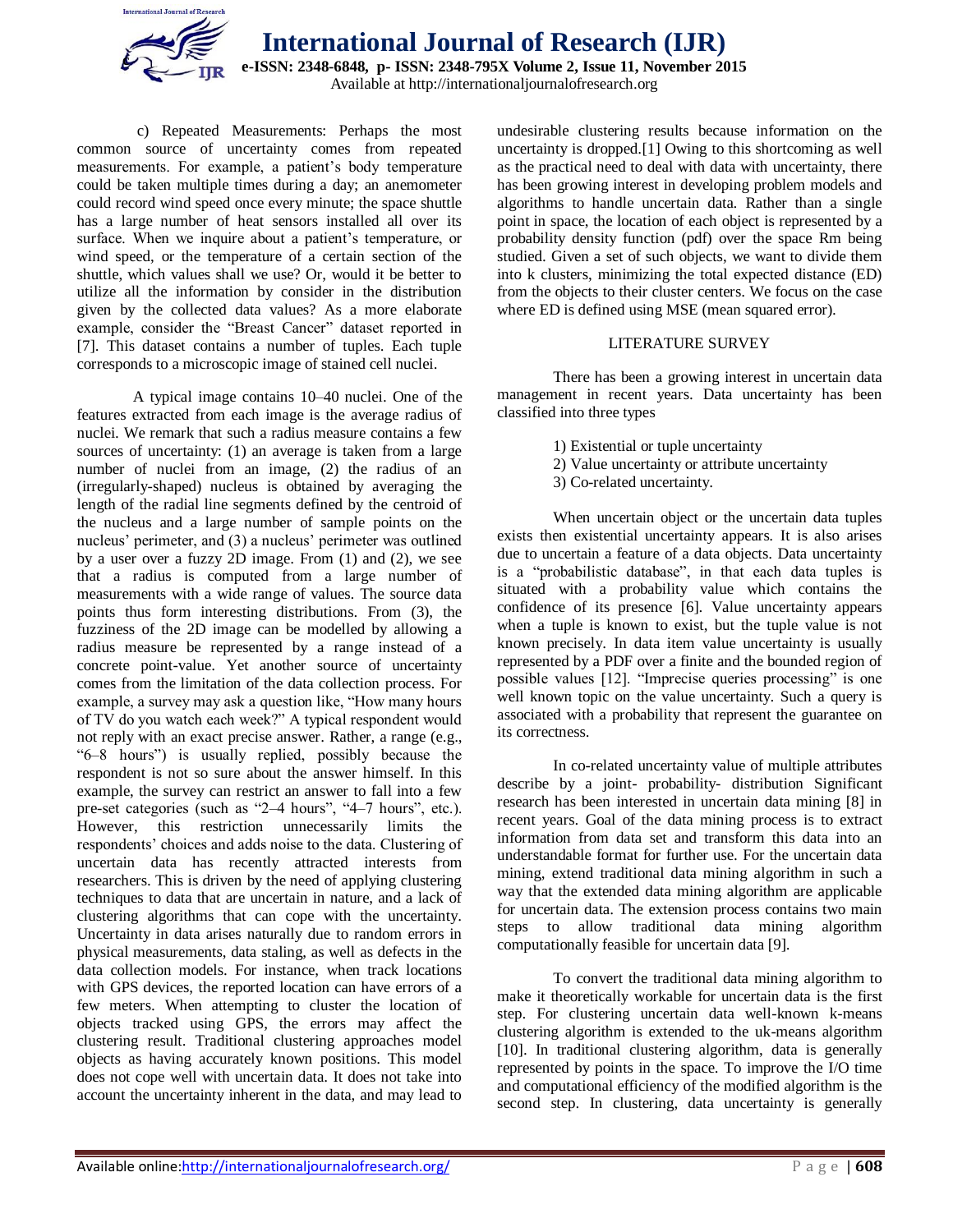

captured by PDF and usually represented by sets of sample values. The uncertain data mining is therefore computationally costly due to the information explosion. To improve the efficiency of K-means and UK-means series of pruning technique have been proposed. Examples include ckmeans [11] and min-max-dist. pruning. The decision tree classification has been addressed for several decades.

A series of pruning technique are introduced to deal with the problem of over fitting the data. Pruned decision tree are faster in classifying unseen test tuples because pruned decision tree are smaller than unprimed decision tree. There are two techniques of pruning a decision tree namely – prepruning and post-pruning. Preprinting technique stops the construction of decision tree earlier. On other hand postpruning technique removes branches from fully constructed decision tree. Classification of uncertain data has been studied for decades in the form of missing values. Missing value appears when some attribute value is not available during data collection process or due to data entry error. For handing missing data methods are divided into three category containing, ignoring or discarding data, parameter estimation and imputation. Missing value affect the accuracy of the classifier, so that proper handling of it is important. One of the ways to handle the missing value is to ignore the tuple. Another way is to use the pattern of other data tuples to approximate missing values. Simplest way is to use the majority values or most commonly known values to approximate missing values [4].

#### EXISTING SYSTEM

In traditional decision-tree classification, a feature (an attribute) of a tuple is either categorical or numerical. For the latter, a precise and definite point value is usually assumed. In many applications, however, data uncertainty is common. The value of a feature/attribute is thus best captured not by a single point value, but by a range of values giving rise to a probability distribution. Although the previous techniques can improve the efficiency of means, they do not consider the spatial relationship among cluster representatives, nor make use of the proximity between groups of uncertain objects to perform pruning in batch. A simple way to handle data uncertainty is to abstract probability distributions by summary statistics such as means and variances. We call this approach Averaging. Another approach is to consider the complete information carried by the probability distributions to build a decision tree. We call this approach Distribution-based.

#### RELATED WORK

#### a. Uncertain Data Classification:-

Numerous uncertain data classification algorithms have been proposed in the literature in

recent years. Qin et al. (2009) proposed a rule-based classification algorithm for uncertain data. Rental. (2009) proposed to apply Naive Bays approach to uncertain data classification problem. Decision tree model is one of the most popular classification models because of its advantages (Tsang et al. 2009, Quinlan 1993). Several decision tree based classifiers for uncertain data are proposed by research community. The wellknown C4.5 classification algorithm was extended to the DTU (Qin et al. 2009a) and the UDT (Tsang et al. 2009) for classifying uncertain data. (Qin et al. 2009a) used probability vector and probability density function (pdf) to represent uncertain categorical attribute (Qin et al. 2009b) and uncertain numerical attribute (Cheng et al. 2003) respectively. They constructed a well performance decision tree for uncertain data (DTU). Tsang et al. (2009) used the ―complete information‖ of pdf to construct a uncertain decision tree(UDT) and proposed a series of pruning techniques to improve the efficiency. Both DTU and UDT algorithm are extensions of C4.5, they can only be used to deal with uncertain static data set, while our UCVFDT algorithm is capable of handling uncertain data stream, in which huge volume of data arrive at high speed. 210 Decision Tree for Dynamic and Uncertain Data Streams .

#### b. Data Stream Classification:

There are two main approaches for classifying data streams: single classifier based approach and ensemble based approach. For single classifier based approach, the most well-known classifiers are VFDT and CVFDT. The CVFDT improves the VFDT with ability to deal with concept drift. After that, many decision tree based algorithms were proposed for data stream classification (for example, Gametal. 2005, Gametal. 2006). For ensemble based approaches, the initial papers use static majority voting (for example, Street and Kim 2001, Wang et al. 2003), while the current trend is to use dynamic classifier ensembles (for example, Zhang and Jin 2006, Zhu et al. 2004). All of algorithms mentioned above can only handle certain data. Pan et al. (2009) proposed two types of ensemble based algorithms, Static Classifier Ensemble (SCE) and Dynamic Classifier Ensemble (DCE) for mining uncertain data streams. To the best of our knowledge, this is the only work devoted to classification of uncertain data streams. However, in (Pan et al. 2009), class value of a sample is assumed to be uncertain, while attributes is assumed to have precise value. Our UCVFDT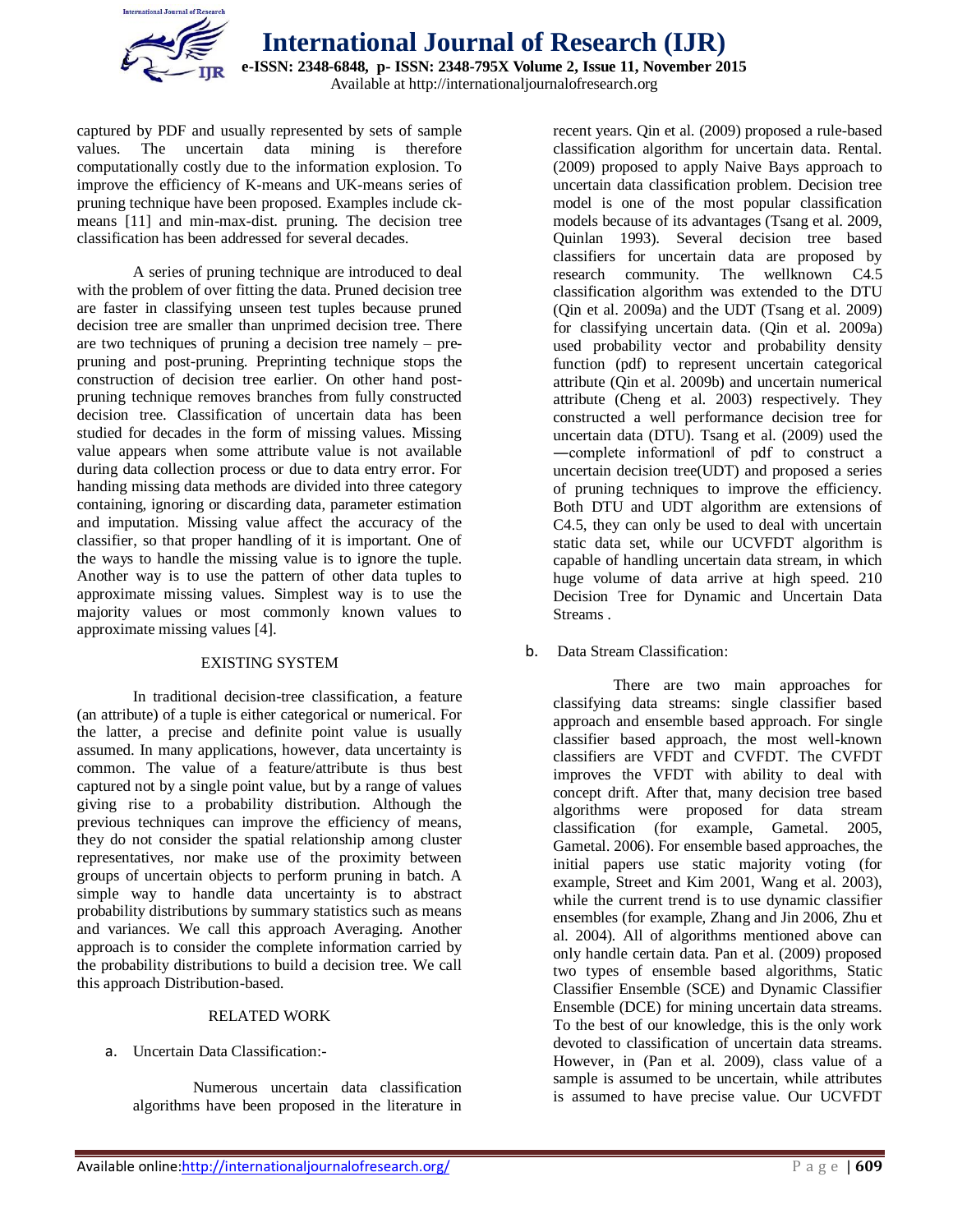

**International Journal of Research (IJR)**

**e-ISSN: 2348-6848, p- ISSN: 2348-795X Volume 2, Issue 11, November 2015**

Available at http://internationaljournalofresearch.org

handles uncertain attributes, while class value is assumed to be precise.

c. Construction:-

Some premises guide this algorithm, such as the following

• If all cases are of the same class, the tree is a leaf and so the leaf is returned labeled with this class;

• For each attribute, calculate the potential information provided by a test on the attribute (based on the probabilities of each case having a particular value for the attribute). Also calculate the gain in information that would result from a test on the attribute (based on the probabilities of each case with a particular value for the attribute being of a particular class);

### PROPOSED SYSTEM

We study the problem of constructing decision tree classifiers on data with uncertain numerical attributes. Our goals are

(1) To devise an algorithm for building decision trees from uncertain data using the Distribution-based approach;

(2) To investigate whether the Distribution-based approach could lead to a higher classification accuracy compared with the Averaging approach; and

(3) To establish a theoretical foundation on which pruning techniques are derived that can significantly improve the computational efficiency of the Distribution-based algorithms.

#### IMPLEMENTATION

Implementation is the stage of the project when the theoretical design is turned out into a working system. Thus it can be considered to be the most critical stage in achieving a successful new system and in giving the user, confidence that the new system will work and be effective.

The implementation stage involves careful planning, investigation of the existing system and it's constraints on implementation, designing of methods to achieve changeover and evaluation of changeover methods.

Data Insertion:-

In many applications, however, data uncertainty is common. The value of a feature/attribute is thus best captured not by a single point value, but by a range of values giving rise to a probability distribution. With uncertainty, the value of a data item is often represented not by one single value, but by

multiple values forming a probability distribution. This uncertain data is inserted by user.

Generate Tree:-

Building a decision tree on tuples with numerical, point valued data is computationally demanding. A numerical attribute usually has a possibly infinite domain of real or integral numbers, inducing a large search space for the best "split point". Given a set of n training tuples with a numerical attribute, there are as many as n-1 binary split points or ways to partition the set of tuples into two non-empty groups. Finding the best split point is thus computationally expensive. To improve efficiency, many techniques have been proposed to reduce the number of candidate split points

#### Averaging:-

A simple way to handle data uncertainty is to abstract probability distributions by summary statistics such as means and variances. We call this approach Averaging. A straightforward way to deal with the uncertain information is to replace each pdf with its expected value, thus effectively converting the data tuples to point-valued tuples. This reduces the problem back to that for point-valued data. AVG is a greedy algorithm that builds a tree top-down. When processing a node, we examine a set of tuples S. The algorithm starts with the root node and with S being the set of all training tuples. At each node n, we first check if all the tuples in S have the same class label.

Distribution Base:-

An approach is to consider the complete information carried by the probability distributions to build a decision tree. We call this approach Distribution-based. Our goals are,

(1) To devise an algorithm for building decision trees from uncertain data using the Distribution-based approach;

(2) To investigate whether the Distribution-based approach could lead to a higher classification accuracy compared with the Averaging approach;

(3) To establish a theoretical foundation on which pruning techniques are derived that can significantly improve the computational efficiency of the Distribution-based algorithms.

## RESULTS AND DISCUSSION

The accuracy of a decision tree classifier can be much improved if the "complete information" of a data item (taking into account the probability density function (pdf)) is utilised. Distribution based algorithm can improve classification accuracy because there are more choices of split points. The distribution approach has to examine k (ms-